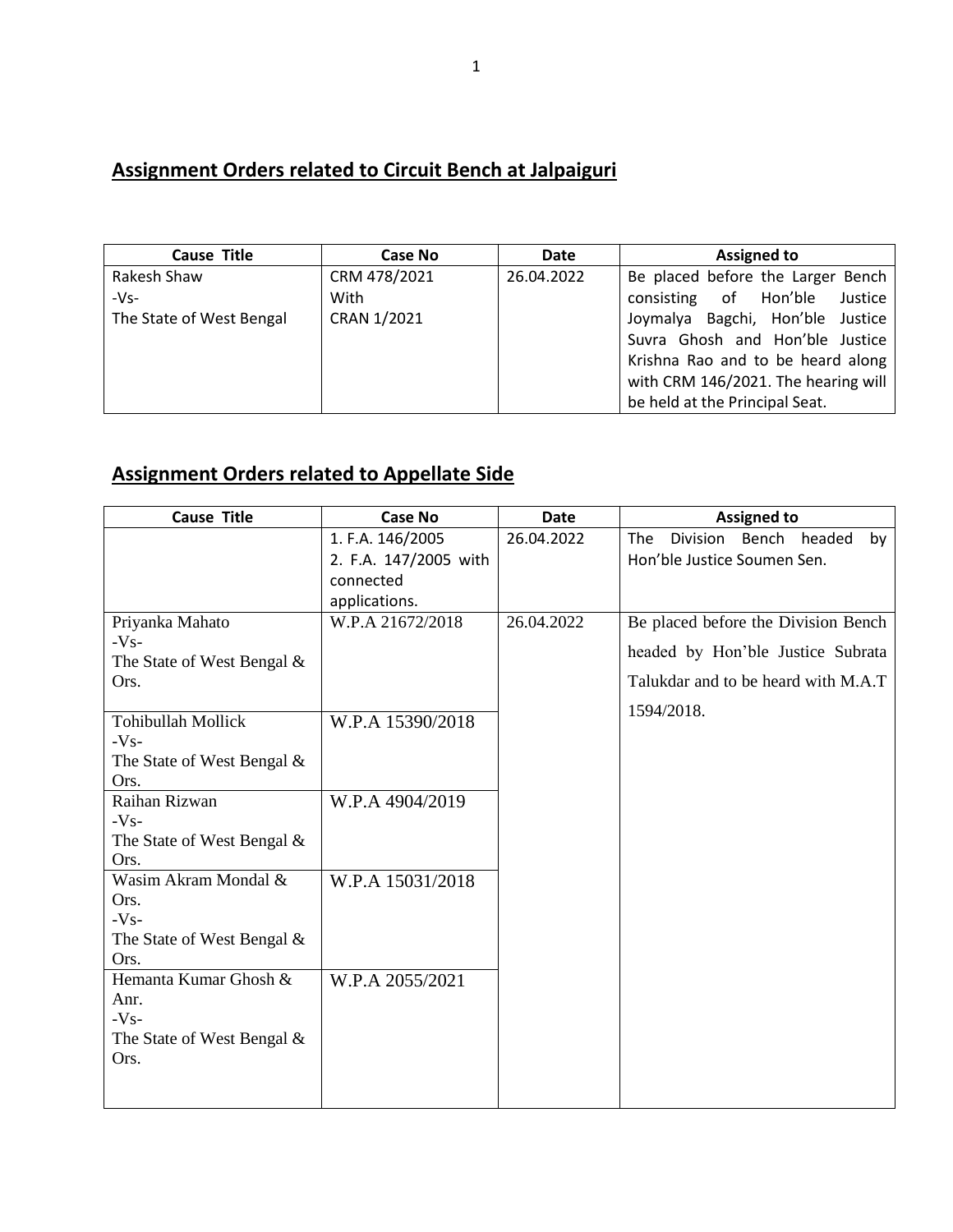| Papiya Porel                              | W.P.A 3932/2021  |            |                                       |
|-------------------------------------------|------------------|------------|---------------------------------------|
| $-Vs-$                                    |                  |            |                                       |
| The State of West Bengal $\&$<br>Ors.     |                  |            |                                       |
| Nilankar Chakraborty                      | W.P.A 5848/2021  |            |                                       |
| $-Vs-$                                    |                  |            |                                       |
| The State of West Bengal &                |                  |            |                                       |
| Ors.                                      |                  |            |                                       |
| Anushree Mondal & Ors.                    | W.P.A 647/2021   |            |                                       |
| $-Vs-$                                    |                  |            |                                       |
| The State of West Bengal $\&$             |                  |            |                                       |
| Ors.                                      |                  |            |                                       |
|                                           |                  |            |                                       |
| Bratati Majhi & Ors.                      | W.P.A 745/2021   |            |                                       |
| $-Vs-$                                    |                  |            |                                       |
| State of West Bengal & Ors.               |                  |            |                                       |
| <b>Bidisha Das</b>                        | W.P.A 11792/2020 |            |                                       |
| $-Vs-$                                    |                  |            |                                       |
| The State of West Bengal $\&$             |                  |            |                                       |
| Ors.                                      |                  |            |                                       |
| Subhas Chandra Das<br>$-Vs-$              | R.V.W 150/2017   | 26.04.2022 | The Regular Bench as per roster.      |
| State of West Bengal & Ors.               | Arising out of   |            |                                       |
|                                           | M.A.T 2022/2016  |            |                                       |
| Ganesh Mali                               | C.R.A 370/2010   | 26.04.2022 | The Division Bench headed by          |
| $-Vs-$                                    |                  |            | Hon'ble Justice Debangsu Basak.       |
| The State of West Bengal<br>Nurjahan Bibi |                  | 26.04.2022 | Hon'ble<br>Sabyasachi<br>Justice      |
| $-Vs-$                                    | W.P.A 11953/2021 |            |                                       |
| The State of West Bengal &                |                  |            | Bhattacharyya.                        |
| Ors.                                      |                  |            |                                       |
| Sumita Mandal                             | W.P.A 1934/2022  | 26.04.2022 | Hon'ble Justice Shampa Sarkar.        |
| $-Vs-$                                    |                  |            |                                       |
| State of West Bengal & Ors.               |                  |            |                                       |
| Hafijul Sk.                               | W.P.A 5709/2022  | 26.04.2022 | Hon'ble Justice Shampa Sarkar.        |
| $-Vs-$                                    |                  |            |                                       |
| The State of West Bengal $\&$             |                  |            |                                       |
| Ors.                                      |                  |            |                                       |
| Debasish Bag                              | W.P.A 2411/2020  | 26.04.2022 | Hon'ble Justice Shampa Sarkar.        |
| $-Vs-$                                    |                  |            |                                       |
| State of West Bengal & Ors.               |                  |            |                                       |
| Abdul Halim                               | W.P.A 6601/2022  | 26.04.2022 | W.P.A<br>heard<br>along<br>with<br>Be |
| $-Vs-$                                    |                  |            | 11018/2020.                           |
| State of West Bengal & Ors.               |                  |            |                                       |